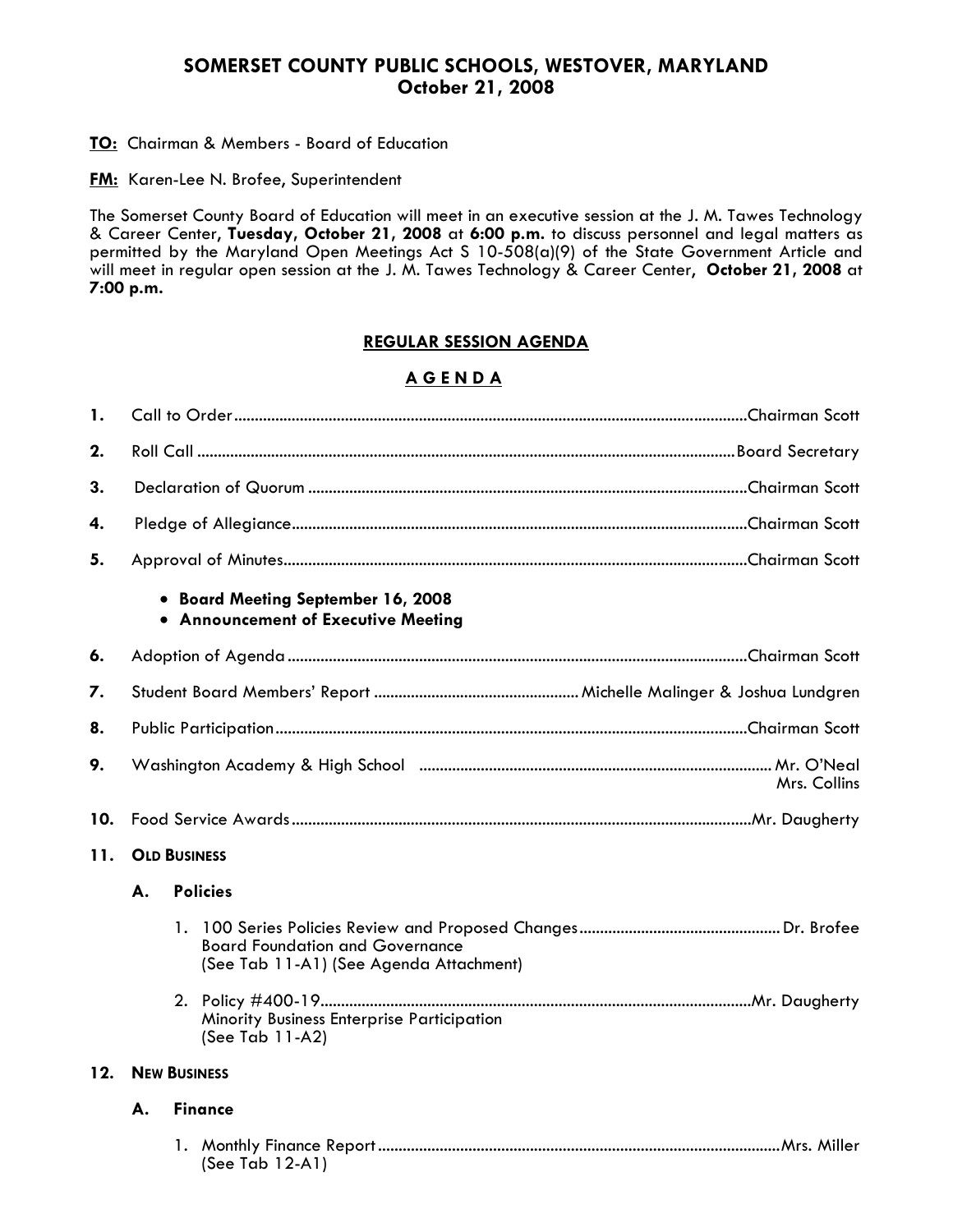|     |                                                   | (See Tab 12-A2)                                           |                                                            |  |
|-----|---------------------------------------------------|-----------------------------------------------------------|------------------------------------------------------------|--|
|     | В.                                                | <b>Policies</b>                                           |                                                            |  |
|     |                                                   | School, Community and Home Relations<br>(See Tab 12-B1)   |                                                            |  |
|     |                                                   | $800 - 1$                                                 | <b>School/Parent Relations Goals</b>                       |  |
|     |                                                   | $800 - 2$                                                 | Parent Involvement in Education - Responsibilities/Privacy |  |
|     |                                                   | $800 - 3$                                                 | Parent Involvement in School-Based Decision Making         |  |
|     |                                                   | $800 - 5$                                                 | <b>Relations with Parent Organizations</b>                 |  |
|     |                                                   | $800 - 6$<br>Parent Organizations - Separate Legal Status |                                                            |  |
|     |                                                   | $800 - 7$                                                 | Community Involvement in Education                         |  |
|     | $800 - 8$                                         |                                                           | <b>Community Involvement in Decision Making</b>            |  |
|     |                                                   | $800 - 9$                                                 | <b>Public Information and Communication</b>                |  |
|     |                                                   | $800 - 10$                                                | Public's Right to Know                                     |  |
|     |                                                   | $800 - 11$                                                | Title I Parent Involvement Policy                          |  |
|     |                                                   | $800 - 12$                                                | Federal/State Statue Regulation-Complaint                  |  |
|     |                                                   | $800 - 13$                                                | Survey's and Questionnaires                                |  |
|     | C.<br>D.                                          | (See Tab $12-C$ )<br>(See Tab $12-D$ )                    |                                                            |  |
|     |                                                   |                                                           |                                                            |  |
|     | E.                                                | <b>Human Resources Report</b>                             |                                                            |  |
|     |                                                   | (See Tab 12-E1)                                           |                                                            |  |
|     |                                                   | (See Tab 12-E2)                                           |                                                            |  |
|     |                                                   | (See Tab 12-E3)<br>Mrs. Miller                            |                                                            |  |
| 13. | <b>Superintendent &amp; Board Member Comments</b> |                                                           |                                                            |  |

- **14. November 2008 November 18, 2008 a closed session meeting will be held at 6:0 0 p.m. and an open regular session meeting at 7:00 p.m. at the J.M. Tawes Technology & Career Center.**
- **15. Adjournment**